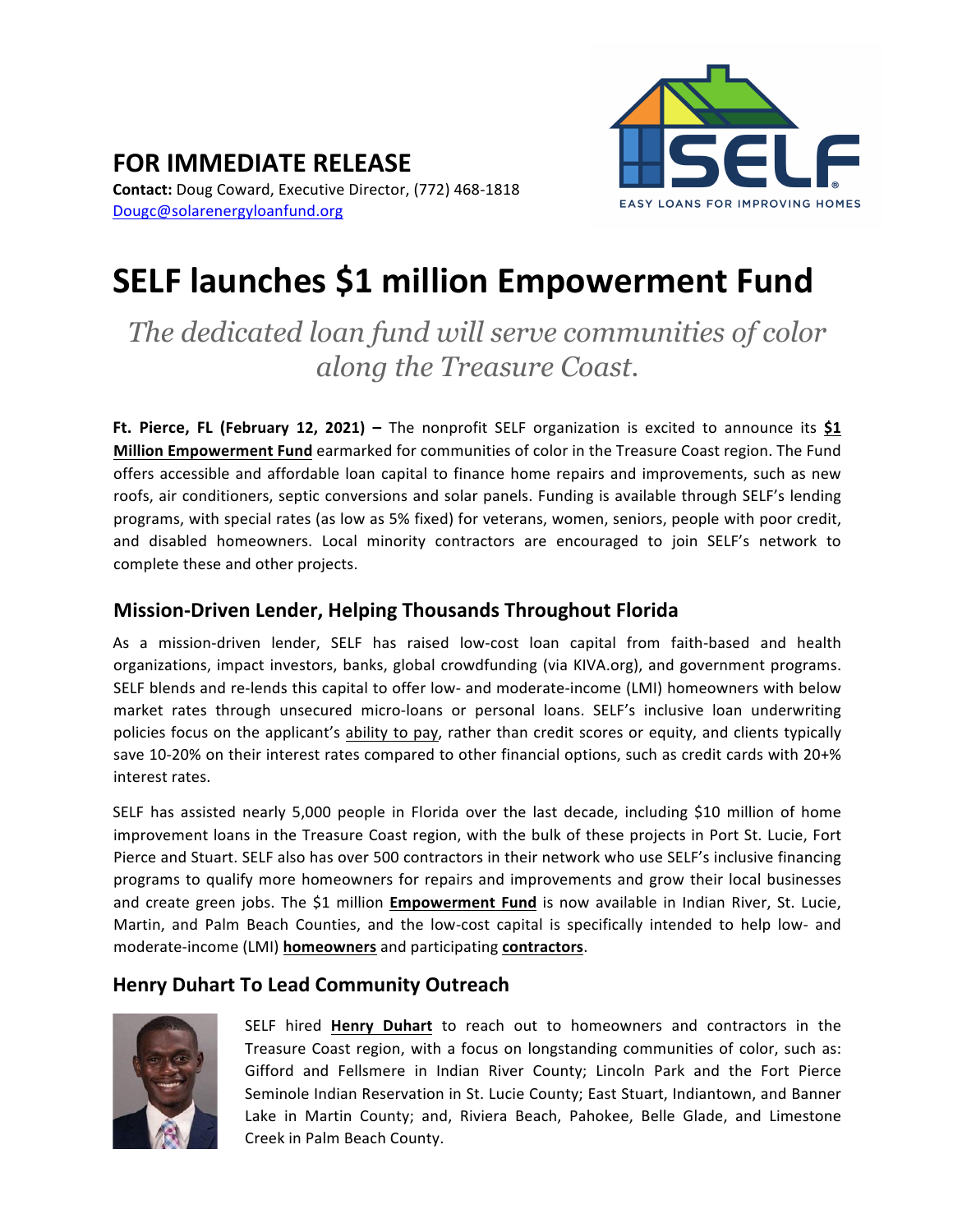

**Roy Eastman Degannes, SELF's Regional Loan Program Manager will be working** closely with Henry. Roy has been with SELF for more than four (4) years and closed over \$5 million of projects to date, mostly in the Treasure Coast region. Roy will mentor Henry and assist interested homeowners with "Easy Loans for Improving Homes," as well as training and on-boarding new minority contractors.



**Chuck Washington**, SELF's PACE Manager, oversees voluntary PACE assessments for homeowners, businesses and nonprofits in St. Lucie County (only). He will work closely with Roy and Henry on contractor recruitment and training. Chuck has been with SELF for more than three (3) years and assisted with several million dollars of projects.

#### **Treasure Coast Black Chamber of Commerce to Serve as Key Partner**



**Chauncelor Howell, President of the newly-formed Treasure Coast Black Chamber of Commerce (TCBCC)** is SELF's key partner in the **Empowerment Fund.** Chauncelor is a veteran, and a longstanding advocate for entrepreneurship and social and financial justice. He said, "Inclusive and affordable financing is critical to help struggling families and local businesses withstand, recover and rebound from this pandemic." Chauncelor added, "SELF has a great track record of helping homeowners and contractors, and TCBCC is honored to be working with them." The partnership will **help spread the word** about the **Empowerment Fund**, and SELF's multiple financing

programs. The community outreach will target homeowners and businesses who need financing to make property repairs and improvements, and local contractors who will perform the work.

#### **Mission for Social, Environmental and Financial Justice**

TCBCC and SELF have been collaborating on the new Empowerment Fund for several months, and the program dovetails with SELF's broader work on social, environmental, and financial justice.



**Duanne Andrade**, SELF's Chief Strategic and Financial Officer, said, "the organization will pilot the program in the Treasure Coast first, with more ambitious plans to expand throughout Florida and beyond in the coming year." She noted, "significant new resources are fast-emerging due to Covid-19 and social justice reforms, including the Opportunity Finance Network's new \$1 billion Financial Justice Fund." Duanne has helped SELF raise \$25 million in grants and loan investments.